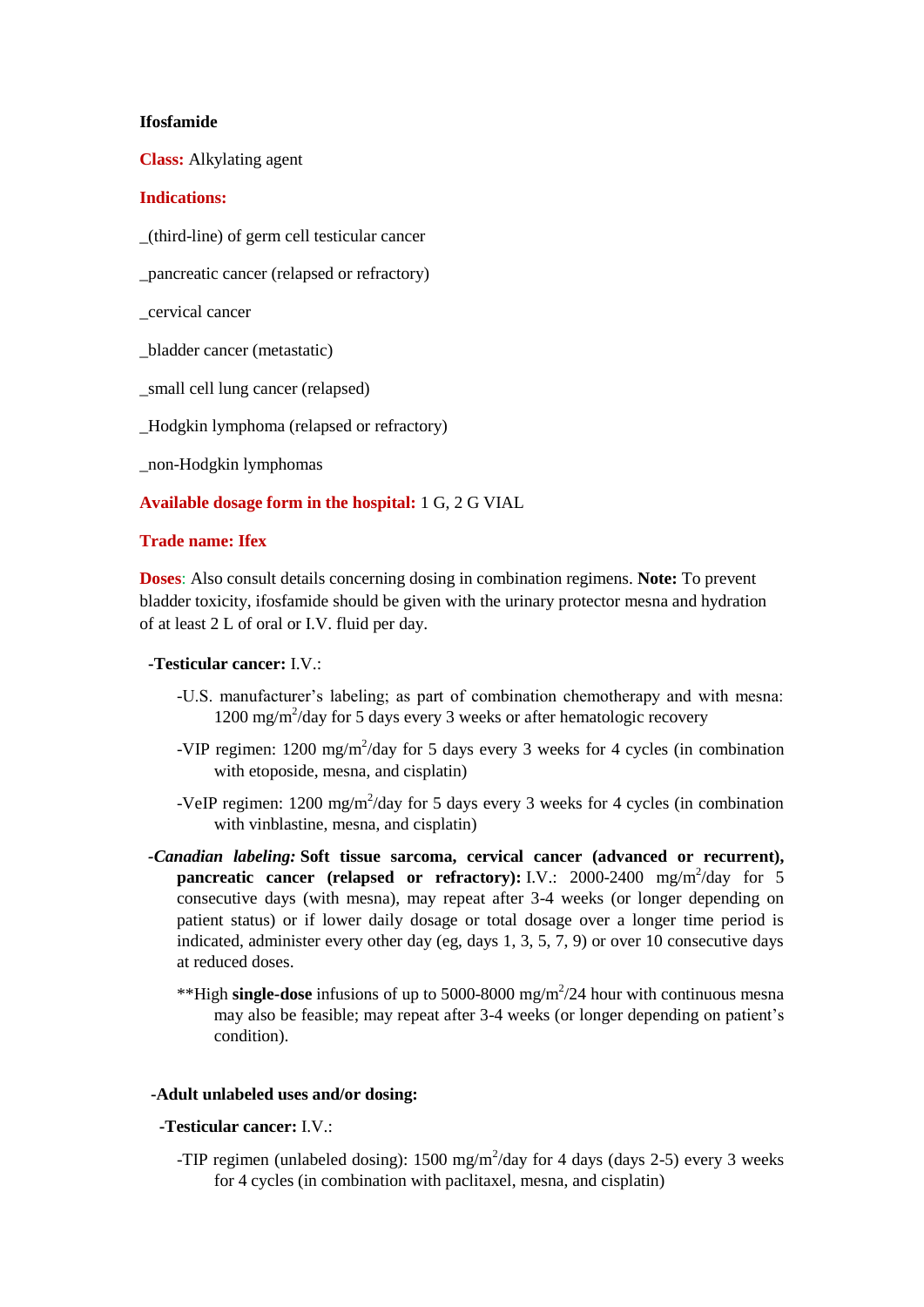- -TICE regimen (unlabeled dosing): 2000 mg/m<sup>2</sup>/day for 3 days (days 2-4) over 4 hours every 2 weeks for 2 cycles (in combination with paclitaxel and mesna; followed by carboplatin and etoposide)
- **-Cervical cancer, recurrent or metastatic:** I.V.: 1500 mg/m<sup>2</sup>day for 5 days every 3 weeks (with mesna)
- **-Hodgkin lymphoma, relapsed or refractory:** I.V.:
	- -ICE regimen:  $5000 \text{ mg/m}^2$  (over 24 hours) beginning on day 2 every 2 weeks for 2 cycles (in combination with mesna, carboplatin, and etoposide)
	- -IGEV regimen:  $2000 \text{ mg/m}^2/\text{day}$  for 4 days every 3 weeks for 4 cycles (in combination with mesna, gemcitabine, vinorelbine, and prednisolone)
	- -MINE-ESHAP regimen:  $1500 \text{ mg/m}^2/\text{day}$  for 3 days every 4 weeks for up to 2 cycles (MINE is combination with mesna, mitoxantrone, and etoposide; MINE alternates with ESHAP for up to 2 cycles of each)

## **-Non-Hodgkin lymphomas:** I.V.:

#### -CODOX-M/IVAC regimen:

- -Adults  $\leq 65$  years: Cycles 2 and 4 (IVAC): 1500 mg/m<sup>2</sup>/day for 5 days (IVAC is combination with cytarabine, mesna, and etoposide; IVAC alternates with CODOX-M)
- -Adults >65 years: Cycles 2 and 4 (IVAC): 1000 mg/m<sup>2</sup>/day for 5 days (IVAC is combination with cytarabine, mesna, and etoposide; IVAC alternates with CODOX-M)
- -MINE-ESHAP regimen: 1330 mg/m<sup>2</sup>/day for 3 days every 3 weeks for 6 cycles (MINE) is combination with mesna, mitoxantrone, and etoposide; followed by ESHAP)
- -RICE regimen: 5000 mg/m<sup>2</sup> (over 24 hours) beginning on day 4 every 2 weeks for 3 cycles (in combination with mesna, carboplatin, etoposide, and rituximab)

#### **-Ewing sarcoma:** I.V.:

- -VAC/IE regimen: Adults  $\leq 30$  years: IE: 1800 mg/m<sup>2</sup>/day for 5 days (in combination with mesna and etoposide) alternate with VAC (vincristine, doxorubicin, and cyclophosphamide) every 3 weeks for a total of 17 courses
- -VAIA regimen:  $3000 \text{ mg/m}^2$ day on days 1, 2, 22, 23, 43, and 44 for 4 courses (in combination with vincristine, doxorubicin, dactinomycin, and mesna) **or** Adults  $\leq$ 35 years: 2000 mg/m<sup>2</sup>/day for 3 days every 3 weeks for 14 courses (in combination with vincristine, doxorubicin, dactinomycin, and mesna)
- -VIDE regimen: Adults  $\leq 50$  years: 3000 mg/m<sup>2</sup>/day over 1-3 hours for 3 days every 3 weeks for 6 courses (in combination with vincristine, doxorubicin, etoposide, and mesna)
- -IE regimen: 1800 mg/m<sup>2</sup>/day over 1 hour for 5 days every 3 weeks for 12 cycles (in combination with etoposide and mesna)
- -ICE regimen: Adults  $\leq$ 22 years: 1800 mg/m<sup>2</sup>/day for 5 days every 3 weeks for up to 12 cycles (in combination with carboplatin and etoposide [and mesna])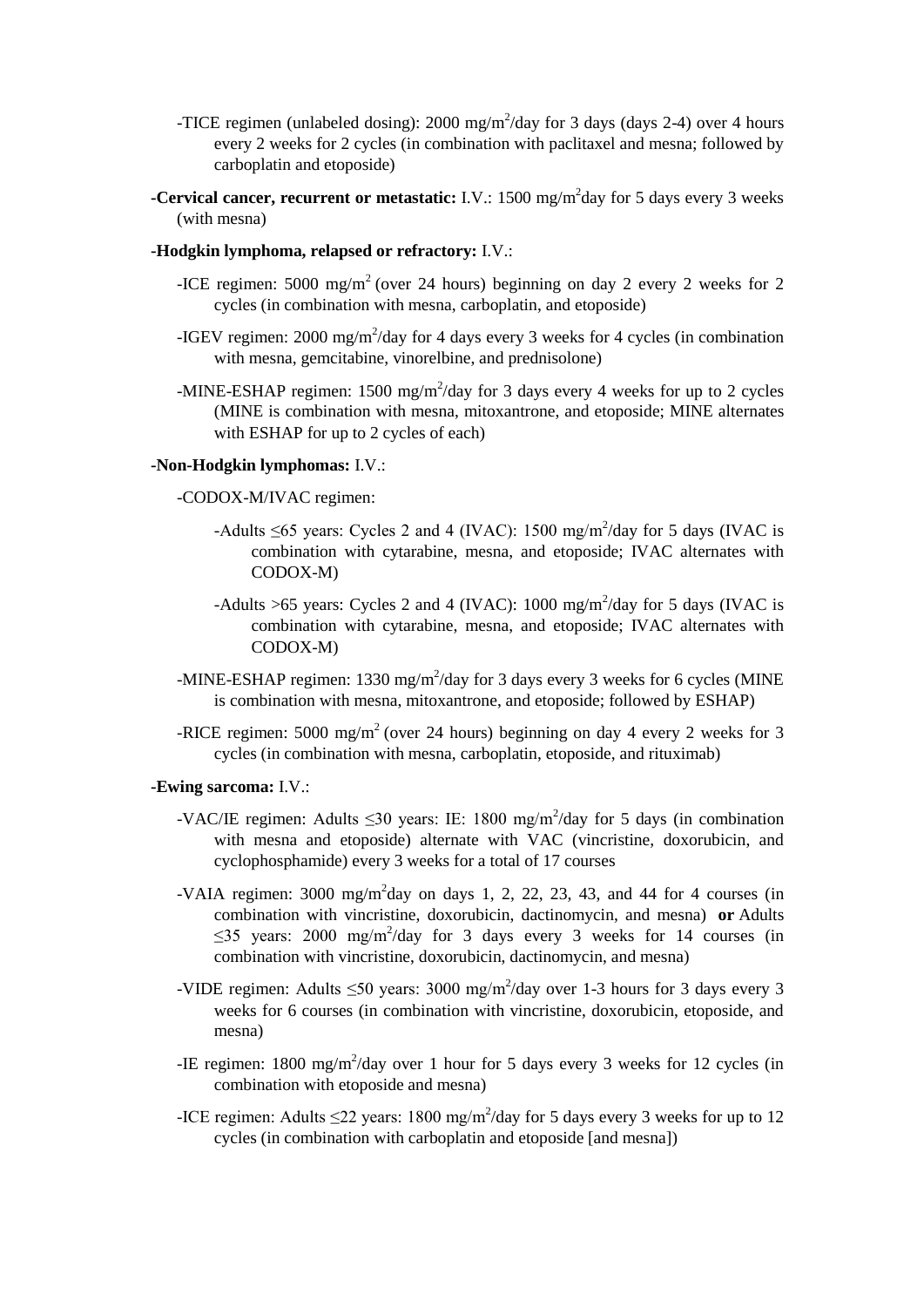### **-Osteosarcoma:** I.V.:

- -Ifosfamide/cisplatin/doxorubicin/HDMT regimen: Adults <40 years: 3000 mg/m<sup>2</sup>/day continuous infusion for 5 days during weeks 4 and 10 (preop) and during weeks 16, 25, and 34 (postop) (in combination with cisplatin, doxorubicin, methotrexate [high-dose], and mesna)
- -Ifosfamide/cisplatin/epirubicin regimen: 2000 mg/m<sup>2</sup>/day over 4 hours for 3 days (days 2, 3, and 4) every 3 weeks for 3 cycles (preop) and every 4 weeks for 3 cycles (postop) (in combination with cisplatin, epirubicin, and mesna)
- -ICE regimen (adults  $\leq$ 22 years): 1800 mg/m<sup>2</sup>/day for 5 days every 3 weeks for up to 12 cycles (in combination with carboplatin and etoposide [and mesna])

### **-Soft tissue sarcoma:** I.V.:

- -Single-agent ifosfamide:  $3000 \text{ mg/m}^2/\text{day}$  over 4 hours for 3 days every 3 weeks for at least 2 cycles or until disease progression
- -ICE regimen: 1500 mg/m<sup>2</sup>/day for 4 days every 4 weeks for 4-6 cycles (in combination with carboplatin, etoposide, and regional hyperthermia)
- -MAID regimen: 2000 mg/m<sup>2</sup>/day continuous infusion for 3 days every 3 weeks (in combination with mesna, doxorubicin, and dacarbazine) or  $2500 \text{ mg/m}^2/\text{day}$ continuous infusion for 3 days every 3 weeks (in combination with mesna, doxorubicin, and dacarbazine); reduce ifosfamide to  $1500$ mg/m<sup>2</sup>/day if prior pelvic irradiation
- -Ifosfamide/epirubicin: 1800 mg/m<sup>2</sup>/day over 1 hour for 5 days every 3 weeks for 5 cycles (in combination with mesna and epirubicin)
- -AIM regimens:  $1500 \text{ mg/m}^2/\text{day}$  over 2 hours for 4 days every 3 weeks for 4-6 cycles (in combination with mesna and doxorubicin) or 2000-3000 mg/m<sup>2</sup>/day over 3 hours for 3 days (in combination with mesna and doxorubicin).

## **Geriatric**

Refer to adult dosing.

## **Renal Impairment**:

- -*U.S. labeling*: Consider dosage reduction in patients with renal impairment; however, no dosage adjustment is provided in the manufacturer's labeling; ifosfamide (and metabolites) are excreted renally and may accumulate in patients with renal dysfunction. Ifosfamide and metabolites are dialyzable.
- *-Canadian labeling*:
	- -Mild-to-moderate impairment: No dosage adjustment provided in the manufacturer's labeling.
	- -Severe impairment: Use is contraindicated.
- \*\*The following adjustments have also been recommended:

-Aronoff, 2007:

- $Cl_{cr} \geq 10 \text{ mL/minute}$ : No dosage adjustment necessary.
- $Cl_{cr}$  <10 mL/minute: Administer 75% of dose.